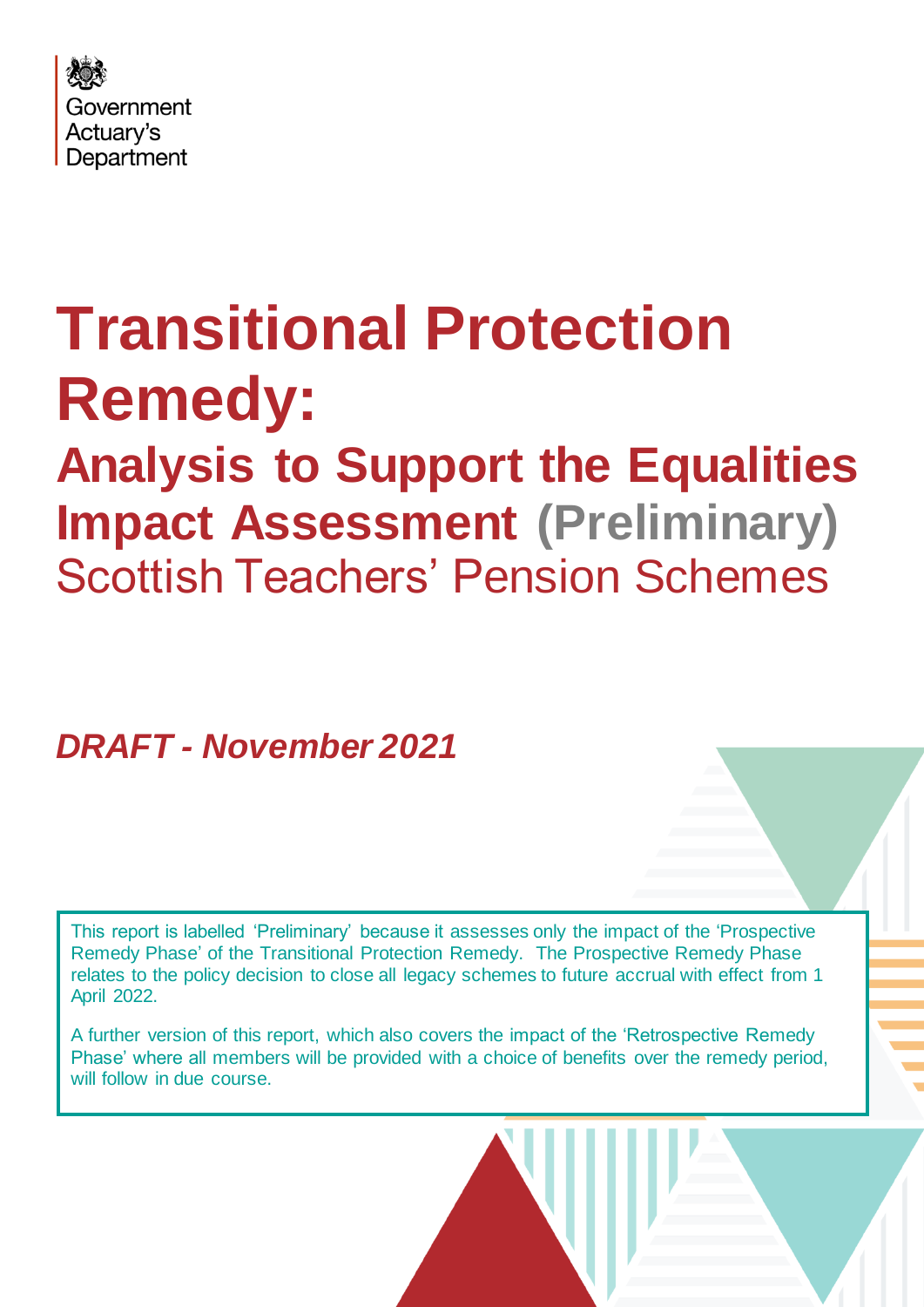## **Contents**

| 5. Equality Impact Analysis: Other Protected Characteristics 18 |  |
|-----------------------------------------------------------------|--|
|                                                                 |  |
|                                                                 |  |

At GAD, w e seek to achieve a high standard in all our w ork. We are accredited under the Institute and Faculty of Actuaries' Quality Assurance Scheme. Our w ebsite describes **[the standards](https://www.gov.uk/government/organisations/government-actuarys-department/about/terms-of-reference)** w e apply.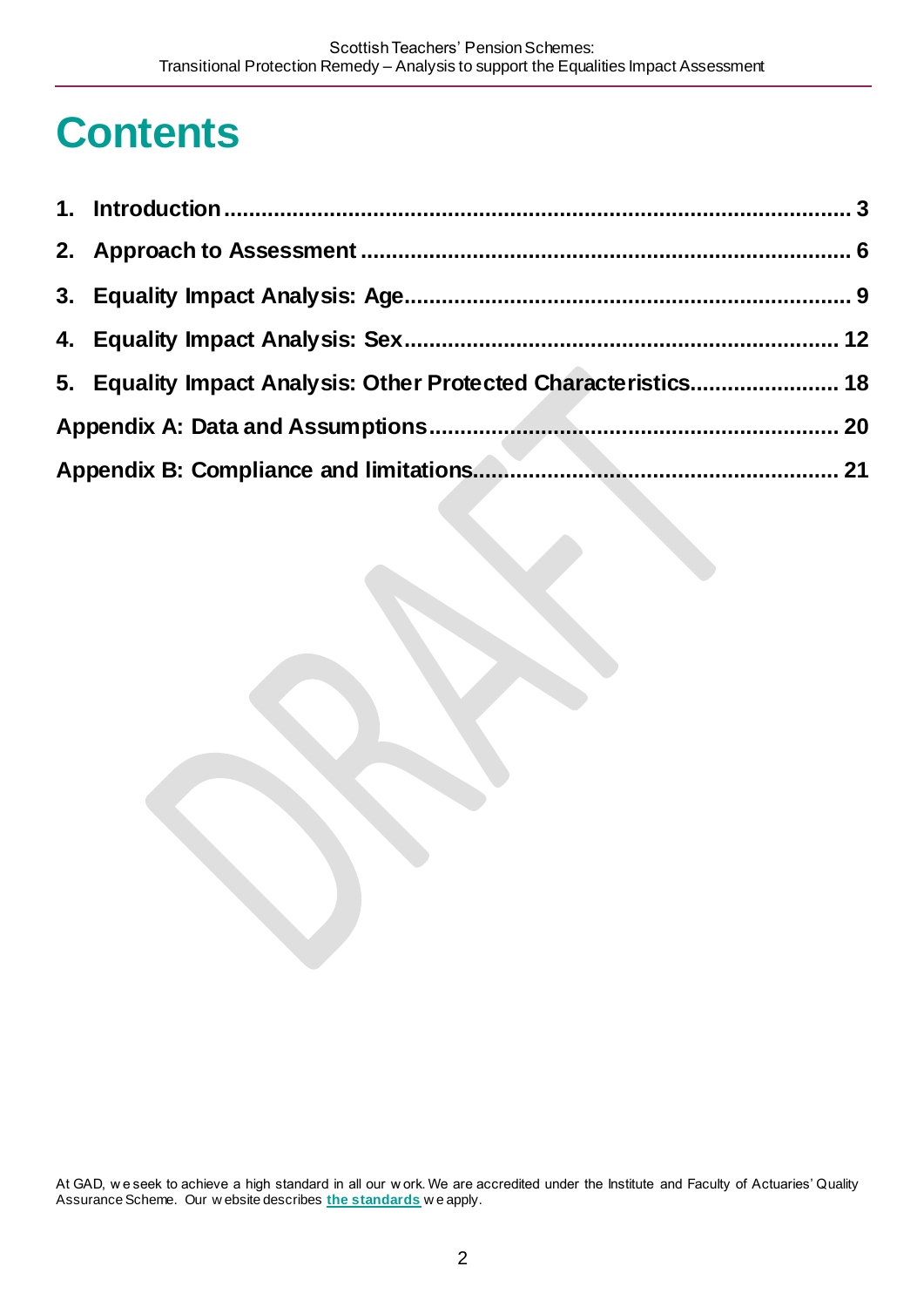# <span id="page-2-0"></span>**1. Introduction**

## **Purpose**

- 1.1. This report is addressed to, and has been prepared at the request of, the Scottish Public Pensions Agency ('SPPA').
- 1.2. The Public Sector Equality Duty ('PSED') was created by the Equality Act 2010 and is supported by the specific duties contained in the Equality Act 2010 (Specific Duties) (Scotland) Regulations 2012, as amended.
- 1.3. The PSED requires the Scottish Government to assess the impact of applying a proposed new, or revised, policy or practice. Scottish Ministers must have 'due regard' to the need to eliminate discrimination, advance equality of opportunity and foster good relations between people with different protected characteristics when carrying out their activities.
- 1.4. There are nine protected characteristics identified in the Equality Act 2010: (1) sex, (2) age, (3) disability, (4) race, (5) religion or belief, (6) gender reassignment, (7) pregnancy and maternity, (8) sexual orientation, (9) marital or civil partnership status.
- 1.5. **The purpose of this report is to provide analysis, specifically in relation to the Scottish Teachers' Pension Schemes1, to support SPPA who are acting on behalf of Scottish Ministers, in considering the impact of the policy decision to close all legacy schemes to future accrual with effect from 1 April 2022.**
- 1.6. This is one aspect of the proposed approach to address the age discrimination identified in the 2015 public service pension reforms, referred to as 'Transitional Protection Remedy', or 'McCloud remedy'. A further report will follow in due course, which also covers the policy decision to provide eligible members with a choice of legacy or reformed scheme benefits over the remedy period.

## **Background**

- 1.7. When public service pension reforms were introduced in 2015, the UK Government agreed to allow those closest to their retirement age to stay in their legacy schemes. These arrangements were referred to as transitional protection arrangements.
- 1.8. For the Scottish Teachers' Pension Schemes, this meant:
	- A. All Active members who, as of 1 April 2012, had 10 years or less to their Normal Pension Age (i.e. NPA 60 Scheme members who were aged 50 and over on 1 April 2012, and NPA 65 and Mixed Service Scheme members who were aged 55 and over on 1 April 2012) **would remain in their existing scheme.**

 $\overline{a}$ <sup>1</sup> For the Scottish Teachers' Pension Schemes, the legacy schemes are the NPA 60 Scheme and the NPA 65 Scheme, and the reformed scheme is the 2015 Scheme.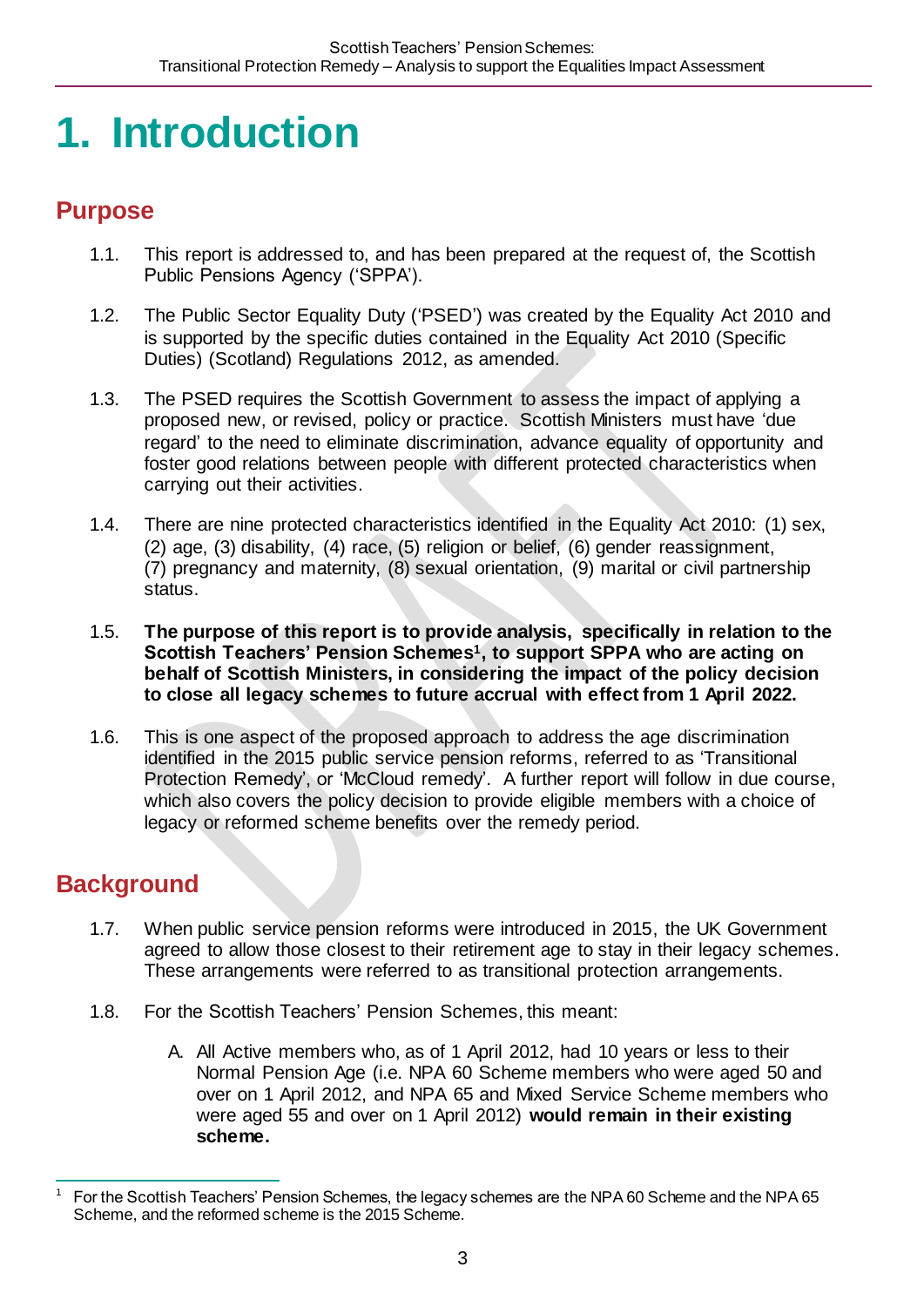B. Active members who, on 1 April 2012, were within 10 to 13½ years of their Normal Pension Age (i.e. NPA 60 Scheme members who were aged between 46½ and 50 on 1 April 2012, and NPA 65 and Mixed Service Scheme members who were aged between 51½ and 55 on 1 April 2012) had limited protection with linear tapering so that for every month of age that they were beyond 10 years from their Normal Pension Age, they lost 2 months of protection. At the end of the protected period, they would be transferred into the 2015 Scheme.

- 1.9. In this report, members in category A above are referred to as 'Protected' members and members in category B are referred to as 'Tapered Protected' members.
- 1.10. Following a challenge in the Courts, however, it was found that such transitional arrangements were discriminatory on the grounds of age and, for certain schemes, gave rise to indirect sex and race discrimination. Although this judgment was not in relation to the Scottish Teachers' Pension Schemes, the UK Government determined that it had read across to all of the main public service pension schemes across the UK.
- 1.11. To address the discrimination identified, it was announced that:
	- In relation to service from 1 April 2015 to 31 March 2022 (known as the 'remedy period'), all eligible members will have a choice between:
		- legacy scheme benefits (benefits in the NPA 60 or NPA 65 Scheme in the Scottish Teachers' Pension Schemes) or
			- benefits equivalent to those available under the reformed scheme (benefits in the 2015 Scheme in the Scottish Teachers' Pension Schemes)
		- There will not be an option to have a combination of benefits in the legacy scheme and the reformed scheme in respect of service over the remedy period.
	- Eligible members were defined as those who were in service on or before 31 March 2012 and still in service on or after 1 April 2015. This includes members who are currently active, deferred or retired and those with a non-disqualifying break in service of no more than five years.
	- Members will be able to make their choice at the point at which they will receive their scheme benefits. Where a member's benefits are already in payment, the choice will be offered as soon as practicable.
	- From 1 April 2022, all members will accrue benefits in their reformed scheme, regardless of age. There will be no further benefits accrued in the legacy schemes from this point.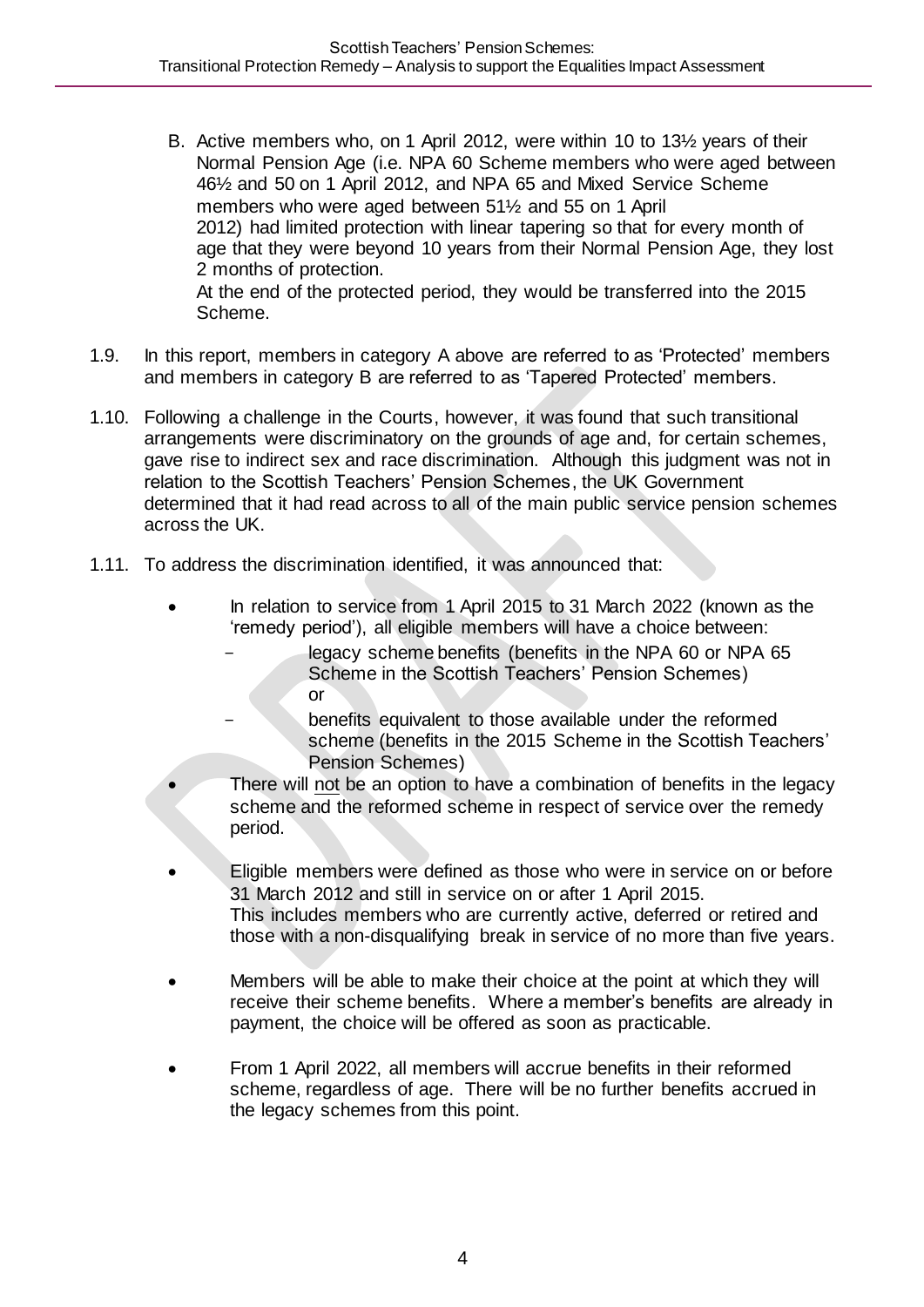- 1.12. The [Public Service Pensions](https://bills.parliament.uk/bills/3032) and Judicial Offices Bill is the legislative vehicle that sets out the provisions that give effect to the above announcements and it will apply across all schemes in the UK in relation to the Transitional Protection Remedy. This is currently progressing through the UK Parliament. The Equality Impact Assessment ('EqIA') carried out alongside this Bill can be found at the link above.
- 1.13. Scottish Ministers are responsible for making the secondary legislation to amend the Scottish Teachers' Pension Schemes. This secondary legislation will be delivered in two phases:
	- A. *Prospective Remedy Phase (due to be in force for 1 April 2022)*:
		- Legacy schemes will close on 31 March 2022 and all members who continue in pensionable service from 1 April 2022 will do so as members of the 2015 Scheme.
	- B. *Retrospective Remedy Phase (planned for Autumn 2022)*:
		- From 2022, eligible members will be able to choose to receive legacy pension scheme benefits or benefits equivalent to those available under the reformed pension scheme for service between 2015 and 2022.

## **Policy to be assessed**

- 1.14. **This Preliminary report is intended to support consideration of the impact of the Prospective Remedy Phase (as noted in 1.13 above) but will be updated in due course to consider both the Prospective and Retrospective Remedy Phases of the secondary legislation.**
- 1.15. Further information on our approach to assessing this is provided is chapter 2.

## **Next steps**

- 1.16. Chapters 3-5 consider the potential impact of the proposed measures by reference to the protected characteristics identified in the Equality Act 2010.
- 1.17. We have included commentary on the analysis of the data, which SPPA may wish to use in the preparation of its EqIA. However, it is important to note that **it is for SPPA, acting on behalf of Scottish Ministers, to review this analysis and ultimately determine their view of the assessment of the equalities impact** i.e. have 'due regard' as to whether the policy treats someone less favourably due to a protected characteristic.
- 1.18. We very much welcome input into how to refine this initial analysis, by contributing further perspectives or identifying where there might be additional equality impacts to consider.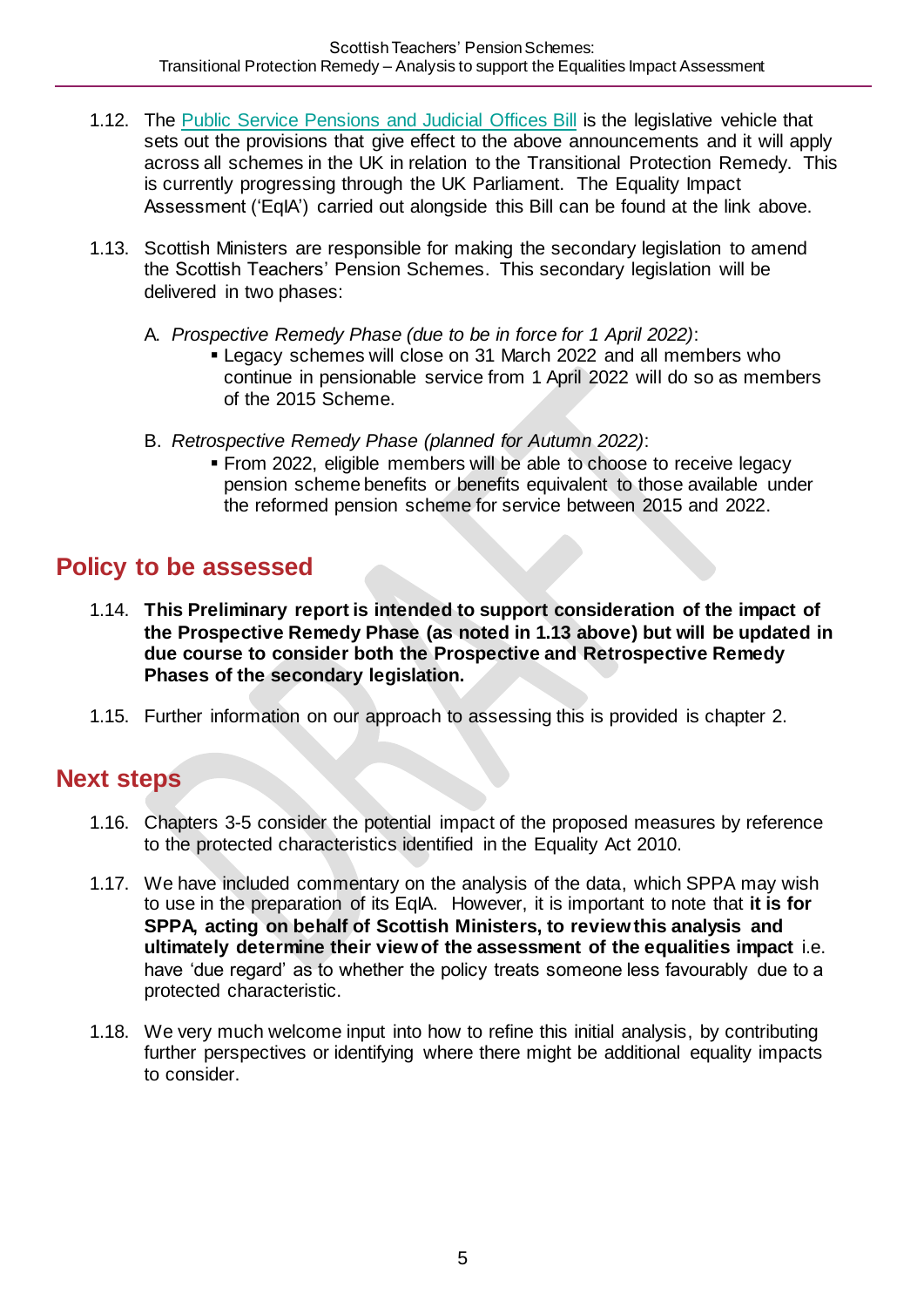# <span id="page-5-0"></span>**2. Approach to Assessment**

**We have set out below the information we will use as a basis for examining the protected characteristics.**

## **Closing legacy schemes with effect from 1 April 2022**

- 2.1. In this report, we have examined the impact of this policy decision on Protected members only. Under the Transitional Protection Remedy, Protected members will now be moved into the 2015 Scheme from 1 April 2022, whereas these members previously had an expectation from the 2015 reforms of continuing in their legacy arrangement after 1 April 2022. In all circumstances, Tapered Protected and unprotected members were expected to accrue benefits in the 2015 scheme from 1 April 2022.
- 2.2. For the avoidance of doubt, closing legacy schemes to future accrual with effect from 1 April 2022 will only impact Protected members **who are still accruing benefits as at 1 April 2022**. Given that Protected members will be at an age at which they can retire on or before 31 March 2022 without any actuarial reduction for early payment applying, it is likely that the vast majority of Protected members will have retired by that point.
- 2.3. At this stage, we are not able to provide the number and characteristics of the Protected members who may still be accruing benefits as at 1 April 2022.
- 2.4. Therefore, as outlined below, we have used the most recent data available to us to consider the impact of the UK Government's policy decision to close legacy schemes to future accrual with effect from 1 April 2022.
- 2.5. It is also worth highlighting that further consideration is being given to the approach in relation to members who request to retire due to ill-health ahead of 31 March 2022, but where this is not granted until after 1 April 2022. We have not analysed this situation specifically in this document, but it may be worth reassessing the protected characteristic of disability further once the approach has been clarified.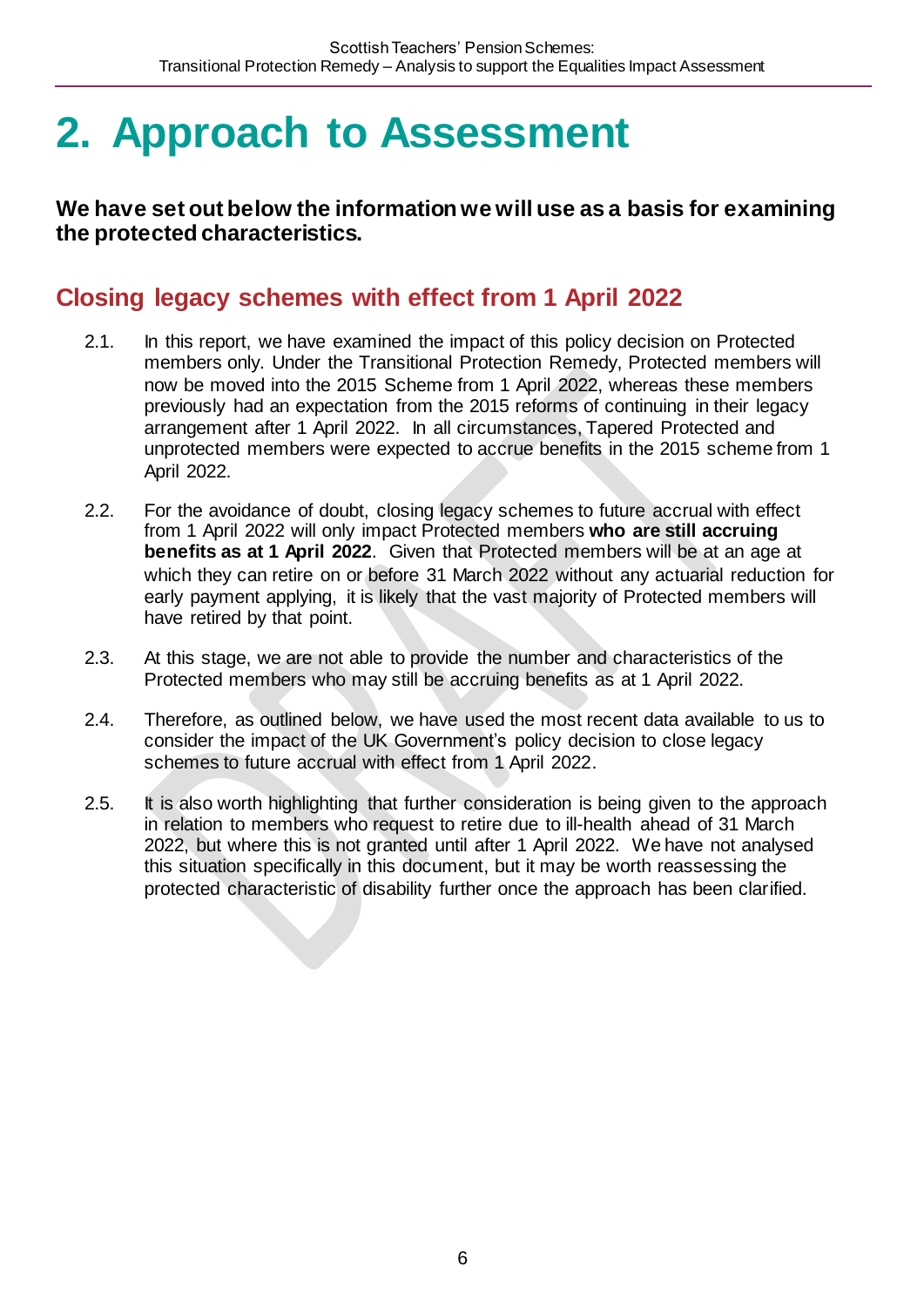## **Data used**

- 2.6. The most recent data available to the Government Actuary's Department (GAD) is that provided by SPPA to GAD for the purposes of the 31 March 2016 actuarial valuation.
- 2.7. The data to be used for the next actuarial valuation, as at 31 March 2020, has not yet been finalised but we can update our assessment to reflect more recent data if and where it becomes available.
- 2.8. The table below sets out the number of Protected members as at 31 March 2016:

|                                                           | <b>NPA 60</b><br><b>Scheme</b> | <b>NPA 65</b><br><b>Scheme</b> | <b>Mixed NPA</b><br><b>60/65 Service</b> | Total  |
|-----------------------------------------------------------|--------------------------------|--------------------------------|------------------------------------------|--------|
| Protected members in<br>service as at 31 March 2016       | 15,297                         | 307                            | 596                                      | 16,200 |
| Proportion of total number of<br><b>Protected members</b> | 94%                            | 2%                             | 4%                                       |        |

2.9. We have also shown below the total number of active members in the Scheme as at 31 March 2016:

|                                                              |                                  | <b>Number of</b><br>members | <b>Proportion of the</b><br>membership<br>(based on number<br>of members) |
|--------------------------------------------------------------|----------------------------------|-----------------------------|---------------------------------------------------------------------------|
| Eligible for<br><b>Transitional Protection</b>               | <b>Protected members</b>         | 16,200                      | 21%                                                                       |
| remedy                                                       | <b>Tapered Protected members</b> | 5,839                       | 8%                                                                        |
|                                                              | <b>Unprotected members</b>       | 41,818                      | 54%                                                                       |
|                                                              | <b>Total</b>                     | 63,856                      | 83%                                                                       |
| Not eligible for<br><b>Transitional Protection</b><br>remedy |                                  | 13,036                      | 17%                                                                       |
| <b>Total</b>                                                 |                                  | 76,892                      | 100%                                                                      |

- 2.10. The table above shows that 21% of the active membership of the scheme as at 31 March 2016 were Protected members.
- 2.11. We acknowledge that this data is at a date which does not reflect the specific point in time at which the measure will come into place. As noted in 2.2, we expect that most of the Protected members identified as at 31 March 2016 will have retired by 1 April 2022, such that much fewer than 21% of the scheme members will be affected. However, since we cannot be sure which Protected members will remain at 1 April 2022, we consider it is appropriate to use the 2016 data for this equality analysis, particularly as there is currently no alternative.
- 2.12. Data on sex and age of the membership of the Scottish Teachers' Pension Schemes was provided to GAD by SPPA for the purposes of the 31 March 2016 actuarial valuation.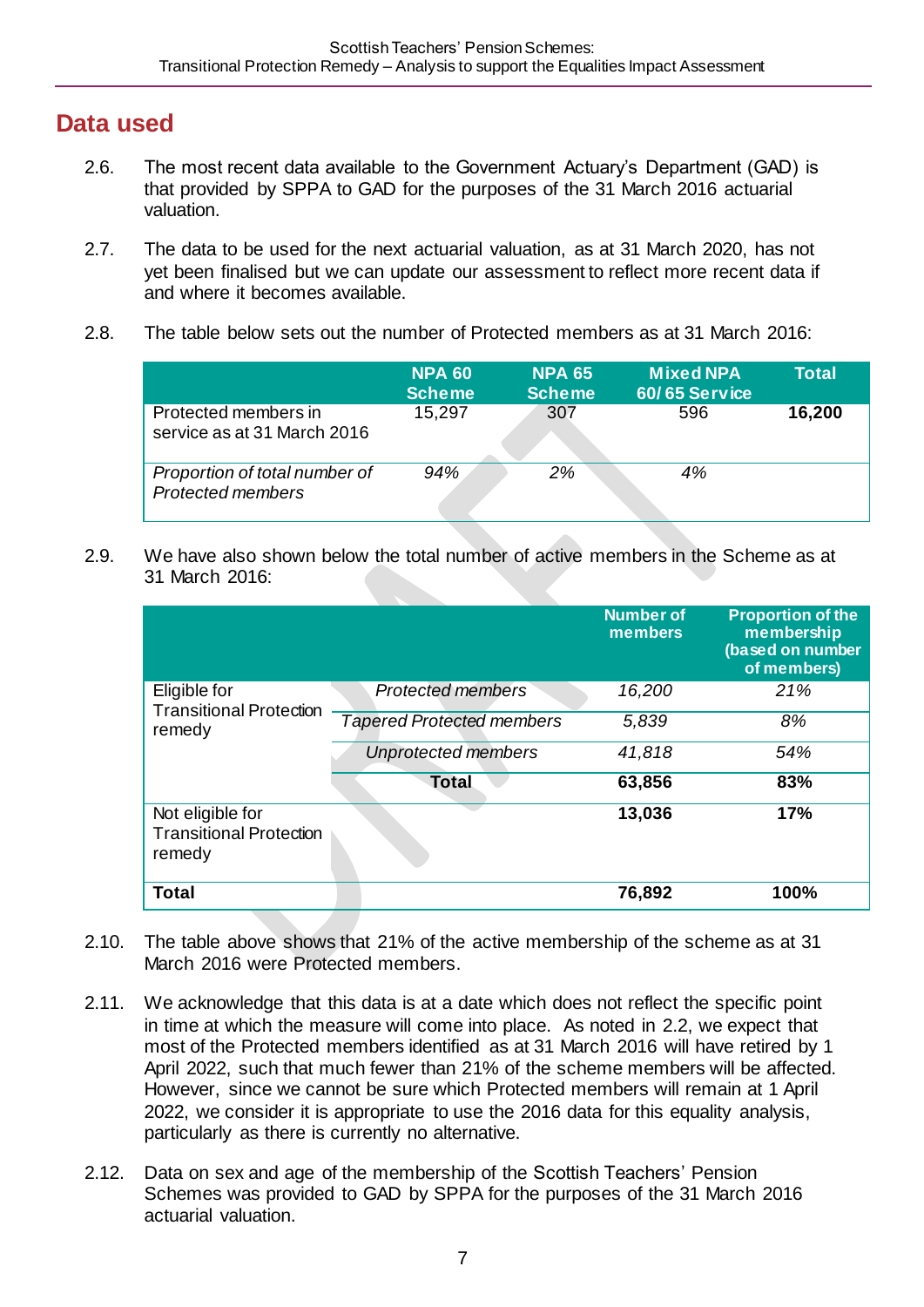2.13. For the other protected characteristics under the Equality Act 2010, SPPA does not hold complete or up-to-date data. However, where data for the whole of the teaching workforce in Scotland is available, this has been used as an approximation to the scheme membership.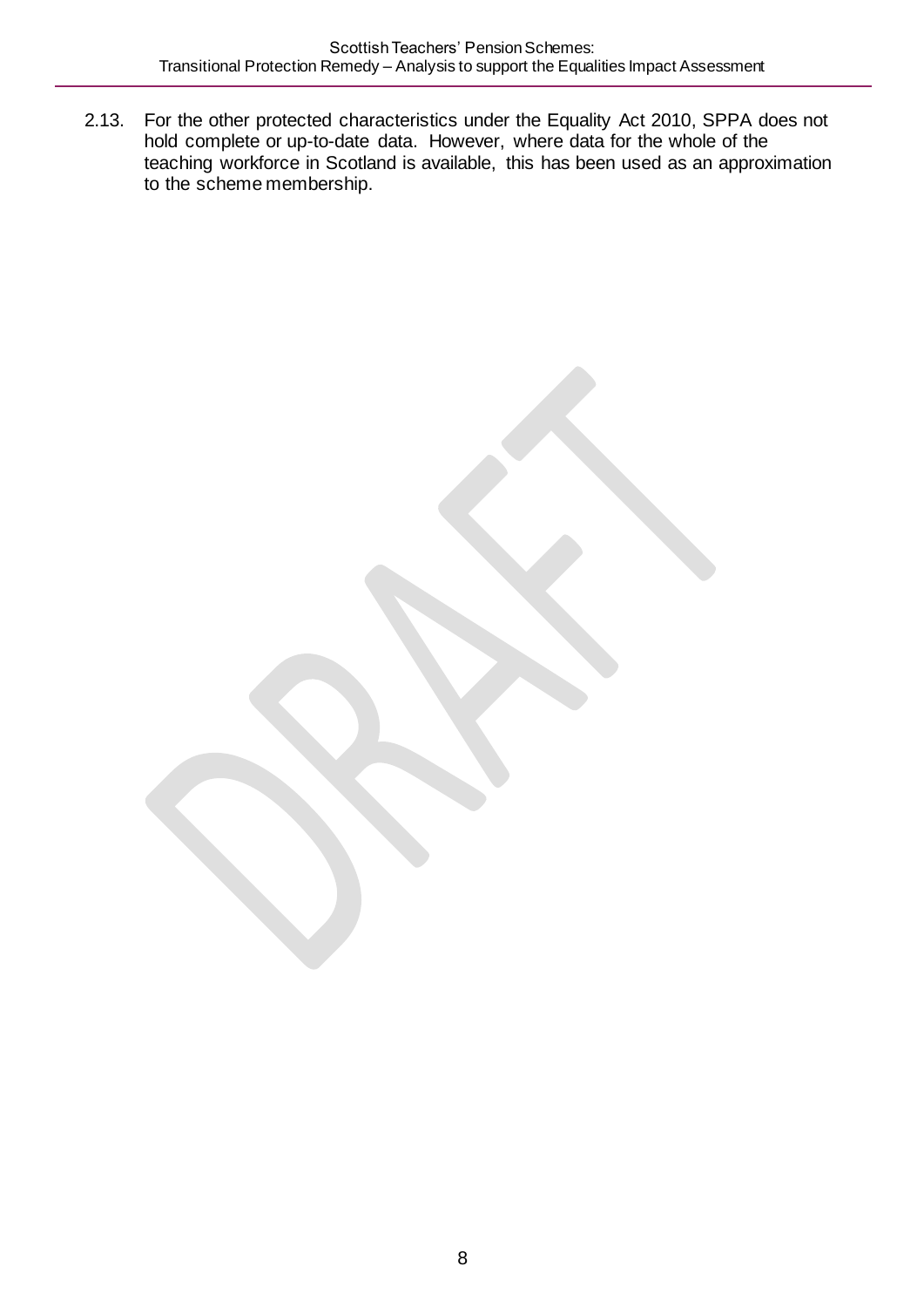# <span id="page-8-0"></span>**3. Equality Impact Analysis: Age**

**This Chapter sets out our analysis of the equality impacts of the policy decision to close the legacy schemes to future accrual with effect from 1 April 2022 on the protected characteristic of age as identified in the Equality Act 2010.**

## **Closing legacy schemes with effect from 1 April 2022**

#### *Introduction*

- 3.1. As previously outlined, the Courts determined that the transitional protection element of the 2015 public service pension scheme reforms treated those members who were closest to retirement more favourably than younger members, and this amounted to direct age discrimination. Although this judgment was not in relation to the Scottish Teachers' Pension Schemes, the UK Government determined that it had read across to all of the main public service pension schemes across the UK.
- 3.2. The UK Government's policy decision to no longer permit Protected members to accrue benefits in the legacy schemes after 31 March 2022 is one aspect of the approach that is to be taken to address the age discrimination identified. All Tapered Protected and unprotected members would be accruing benefits in the reformed scheme by this point, so this decision only impacts Protected members.
- 3.3. Given this policy decision only impacts Protected members, it is to be expected that those affected will be older than the general scheme population. However, this is deemed necessary to remove the age discrimination that had previously been identified, and to ensure that all members are treated equitably from 1 April 2022.

#### *Analysis: Age*

3.4. The following table sets out the age profile of all active members in the Scottish Teachers' Pension Schemes, as well as the age profile of the Protected members only, as at 31 March 2016: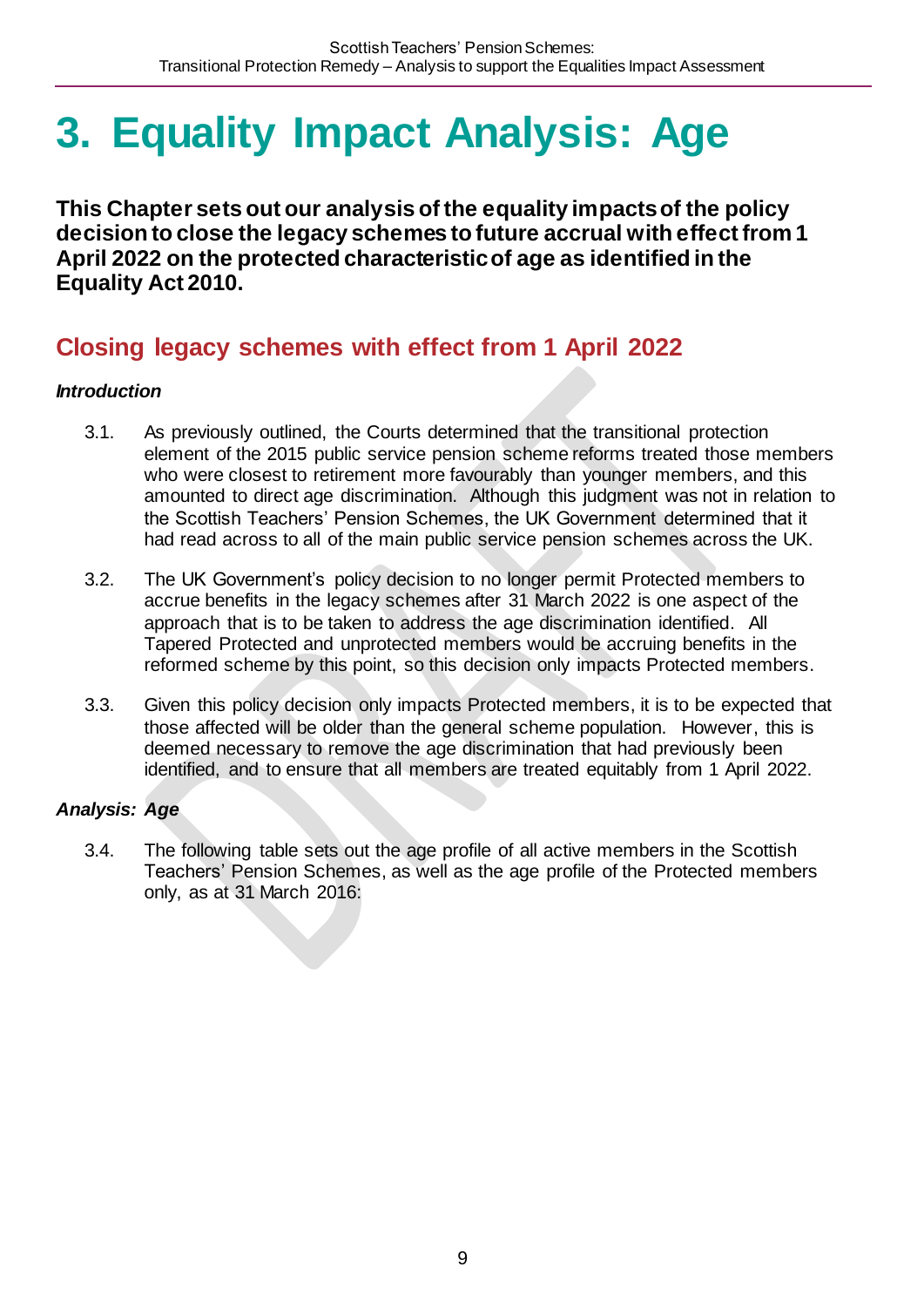| Age as at 31 March<br>2016 | <b>Active Membership as</b><br>at 31 March 2016 | <b>Membership with Full</b><br><b>Protection as at 31 March 2016</b> |
|----------------------------|-------------------------------------------------|----------------------------------------------------------------------|
| $20 - 24$                  | 3%                                              | ۰                                                                    |
| $25 - 29$                  | 10%                                             | $\overline{\phantom{a}}$                                             |
| $30 - 34$                  | 13%                                             | -                                                                    |
| $35 - 39$                  | 13%                                             |                                                                      |
| $40 - 44$                  | 12%                                             |                                                                      |
| $45 - 49$                  | 12%                                             | $\blacksquare$                                                       |
| $50 - 54$                  | 13%                                             | 5%                                                                   |
| 55-59                      | 14%                                             | 56%                                                                  |
| 60 and above               | 10%                                             | 38%                                                                  |
| <b>Total</b>               | 76,892                                          | 16,200                                                               |

- 3.5. Percentages shown are to the nearest 1%. Therefore, percentages which are less than 0.5% have not been shown above, but it is noted that excluding these may mean the numbers to not sum to 100%.
- 3.6. The following table sets out which scheme the 16,200 Protected members as at 31 March 2016 within each age group are accruing benefits in:

| Age             | <b>NPA 60</b><br><b>Scheme</b> | <b>NPA 65</b><br><b>Scheme</b> | <b>Mixed NPA</b><br><b>60/65 Service</b> | <b>Total</b> |
|-----------------|--------------------------------|--------------------------------|------------------------------------------|--------------|
| $50 - 54$       | 97%                            |                                | $3\%$                                    | 5%           |
| $55 - 59$       | 97%                            |                                | 3%                                       | 56%          |
| 60 and<br>above | 91%                            | 4%                             | 5%                                       | 38%          |

To be clear, the total percentage show n represents the percentage of the 16,200 fully Protected members as at 31 March 2016 w ho fall w ithin that age range. The percentages show n under the NPA 60, NPA 65 and Mixed Service columns represent the percentage of fully Protected members in that age group w ithin the respective schemes.

- 3.7. This analysis identifies that:
	- As expected, Protected members are older than the general scheme population.
	- A little over one half of Protected members are between ages 55 and 59 as at 31 March 2016.
	- At this age range of 55-59, the overwhelming majority of Protected members are accruing benefits in the NPA 60 scheme.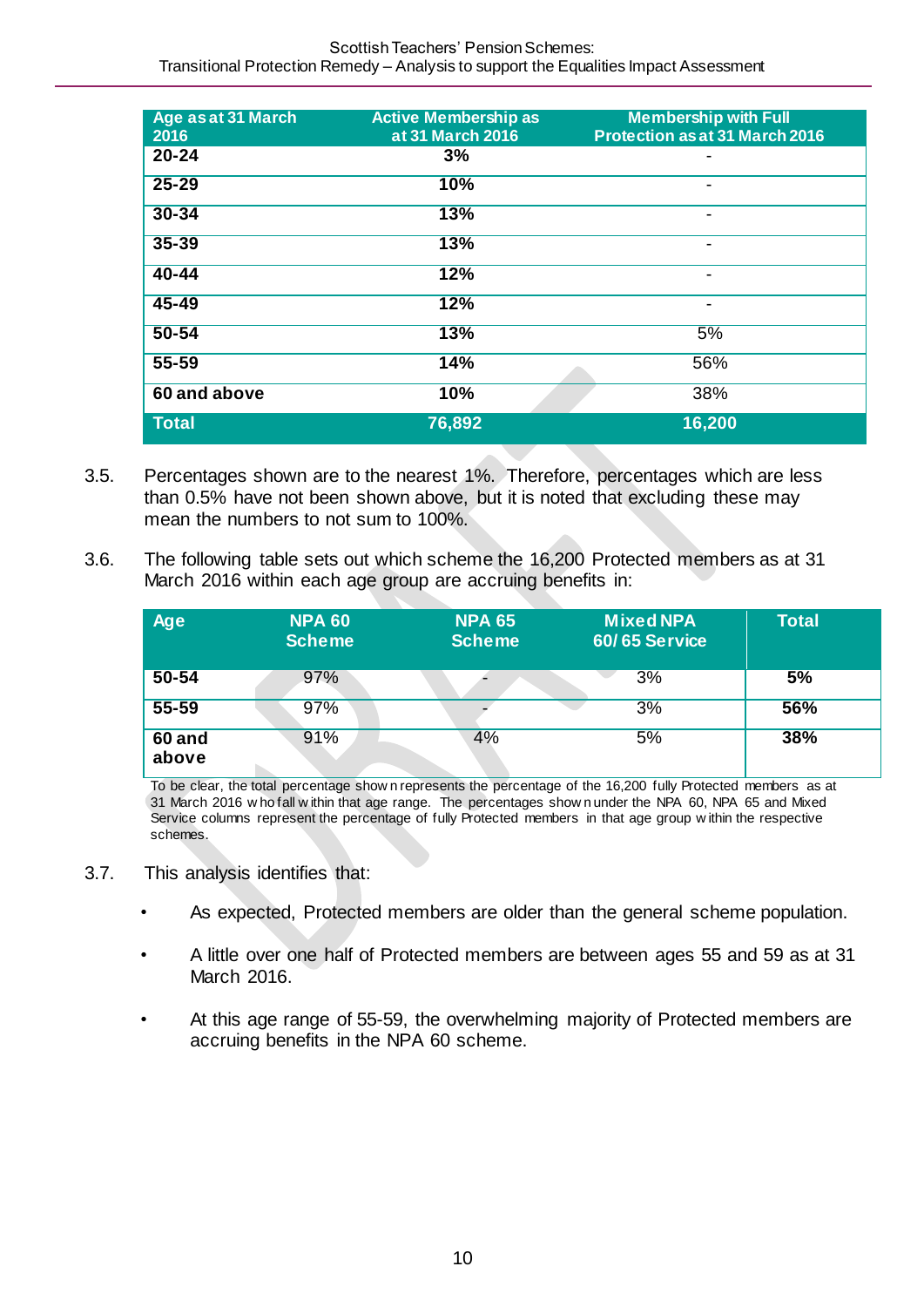#### 3.8. *Commentary on analysis:*

*As illustrated above, Protected members are older than the general active member population. Continuing to provide Protected members with access to the legacy schemes would discriminate against younger members who are not offered this option.* 

*Therefore, applying a policy that removes the provision of potentially favourable treatment to older members compared with others in the scheme is deemed necessary.*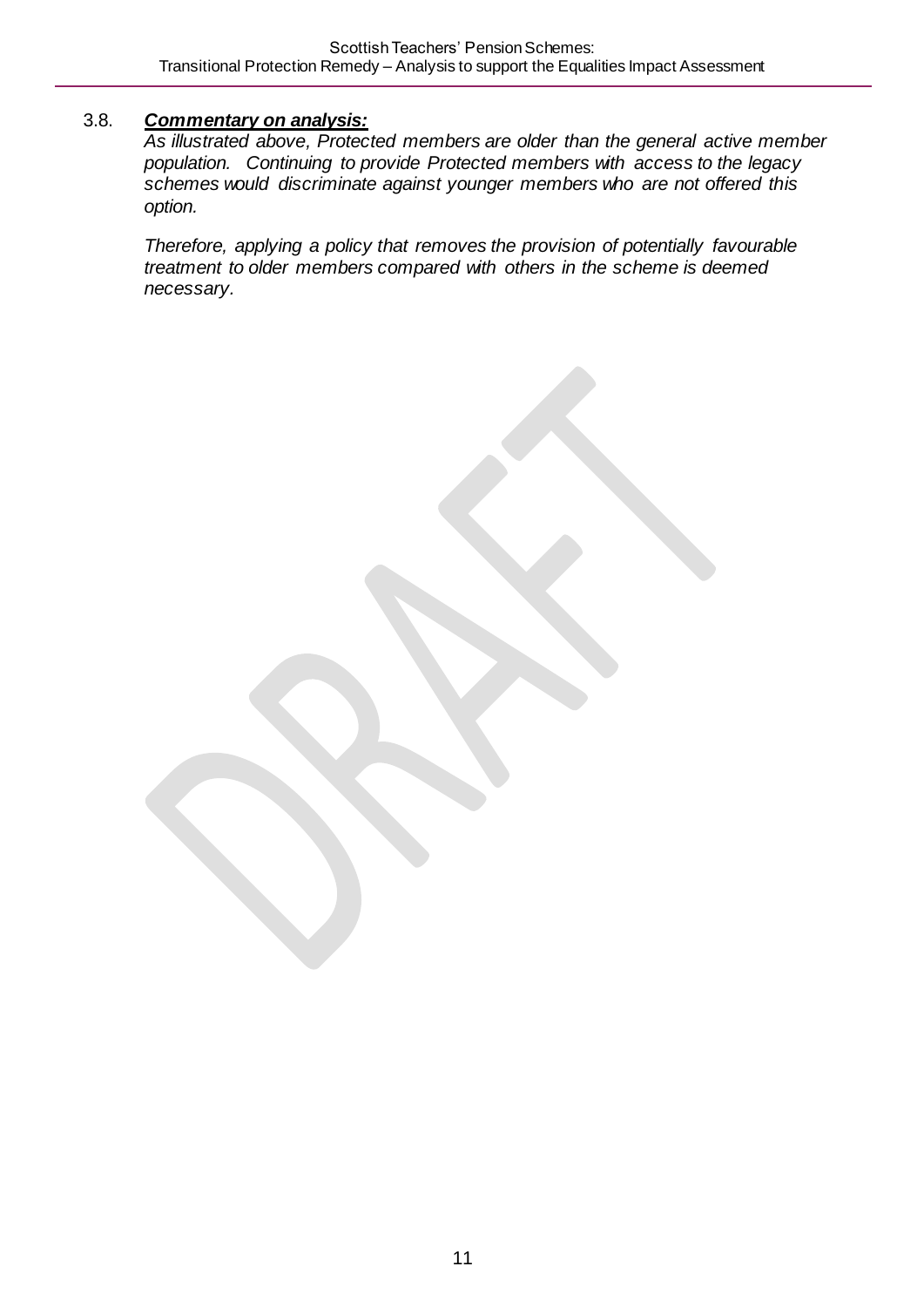# <span id="page-11-0"></span>**4. Equality Impact Analysis: Sex**

**This Chapter sets out our analysis of the equality impacts of the policy decision to close the legacy schemes to future accrual with effect from 1 April 2022 on the protected characteristic of sex as identified in the Equality Act 2010.**

## **Closing legacy schemes with effect from 1 April 2022**

#### *Introduction*

- 4.1. In determining that the transitional protection arrangements discriminated on the grounds of age, the Courts also concluded that if older members in a scheme were more likely to be male, providing older members with preferential terms amounted to indirect sex discrimination.
- 4.2. The policy decision to no longer permit Protected members to accrue benefits in the legacy schemes after 1 April 2022 is one aspect of addressing the age discrimination identified and, in turn, the indirect sex discrimination where it too applies.
- 4.3. We have analysed below the split of the Protected members by sex <sup>2</sup>.

#### *Analysis: Sex*

4.4. The following table sets out the sex profile of the members in the Scottish Teachers' Pension Schemes, as well as the sex profile of the Protected members:

|                | <b>Active Membership as at</b><br>31 March 2016 | <b>Protected members as at</b><br><b>31 March 2016</b> |
|----------------|-------------------------------------------------|--------------------------------------------------------|
| <b>Males</b>   | 25%                                             | 28%                                                    |
| <b>Females</b> | 75%                                             | 72%                                                    |
|                | 76,892                                          | 16,200                                                 |

- 4.5. This analysis identifies that:
	- The percentage of the Protected members who are male is greater than the percentage of the overall scheme population who are male.

 $\overline{a}$  $2$  The Equality Act 2010 lists 'sex' as a protected characteristic. Data for the Scottish Teachers' Pension Schemes is also available by sex. However, it is important to note that sex and gender are two different concepts. A person's gender identity is not always the same as the sex assigned to them at birth, and some people may not identify as having a gender or as non-binary. Gender reassignment is also a protected characteristic under the Equality Act 2010, and this is examined in Section 5.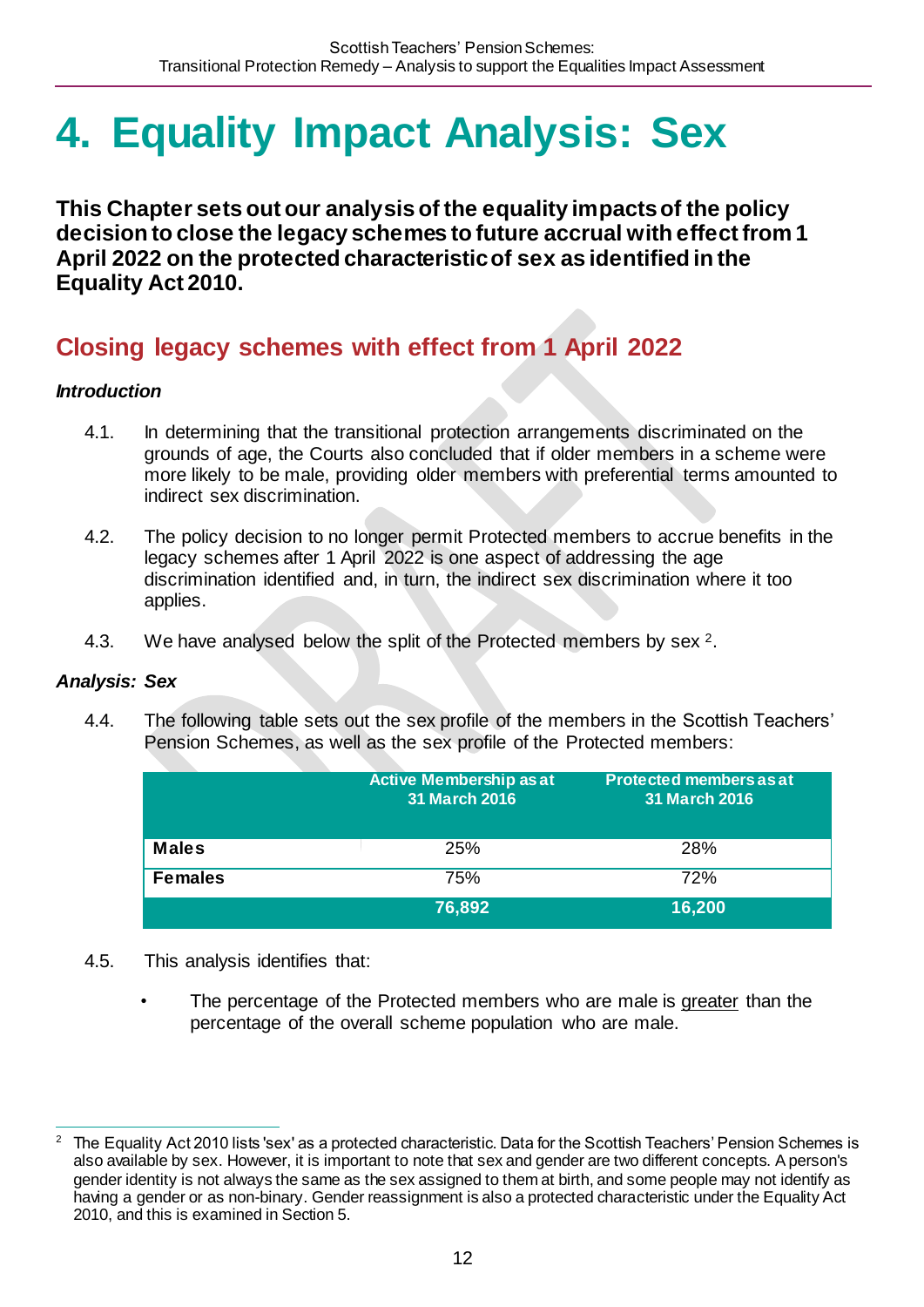4.6. The following table sets out the percentage of male and female Protected members in each scheme as at 31 March 2016:

|                | <b>NPA 60</b><br><b>Scheme</b> | <b>NPA 65</b><br><b>Scheme</b> | <b>Mixed NPA</b><br><b>60/65 Service</b> | <b>All Protected</b><br><b>Members</b> |
|----------------|--------------------------------|--------------------------------|------------------------------------------|----------------------------------------|
| <b>Males</b>   | 28%                            | 48%                            | 41%                                      | <b>28%</b>                             |
| <b>Females</b> | 72%                            | 52%                            | 59%                                      | 72%                                    |
| <b>Total</b>   | 15,297                         | 307                            | 596                                      | 16,200                                 |

#### 4.7. This analysis identifies that:

- The percentage of Protected members who are males and accruing benefits in the NPA 60 Scheme is consistent with the overall percentage for all Protected members. This is expected given the high proportion of Protected members who are building up benefits in this scheme.
- The percentages of Protected members who are males and accruing benefits in the NPA 65 Scheme, and of those with Mixed benefits, are higher than the overall percentage for all Protected members.

#### 4.8. *Commentary on analysis:*

*Based on the analysis above, Protected members are more likely to be male than the overall scheme population (28% compared to 25%). Continuing to provide Protected members with access to the legacy schemes beyond 31 March 2022 could be deemed to be indirect sex discrimination.* 

*However, the policy decision to no longer permit Protected members to accrue benefits in the legacy schemes after 31 March 2022 aims to remove this indirect sex discrimination.*

#### *Analysis: Sex and Age*

4.9. We have also set out below the percentage of males in both the overall scheme population and the Protected members only population at each age range:

| Age as at 31 March<br>2016 | <b>Active Membership as</b><br>at 31 March 2016 | <b>Membership with Full</b><br><b>Protection as at 31 March 2016</b> |
|----------------------------|-------------------------------------------------|----------------------------------------------------------------------|
| $20 - 24$                  | 17%                                             | -                                                                    |
| $25 - 29$                  | 19%                                             |                                                                      |
| 30-34                      | 22%                                             | -                                                                    |
| 35-39                      | 23%                                             |                                                                      |
| $40 - 44$                  | 24%                                             | -                                                                    |
| $45 - 49$                  | 26%                                             | -                                                                    |
| $50 - 54$                  | 28%                                             | 31%                                                                  |
| $55 - 59$                  | 28%                                             | 27%                                                                  |
| 60 and above               | 31%                                             | 30%                                                                  |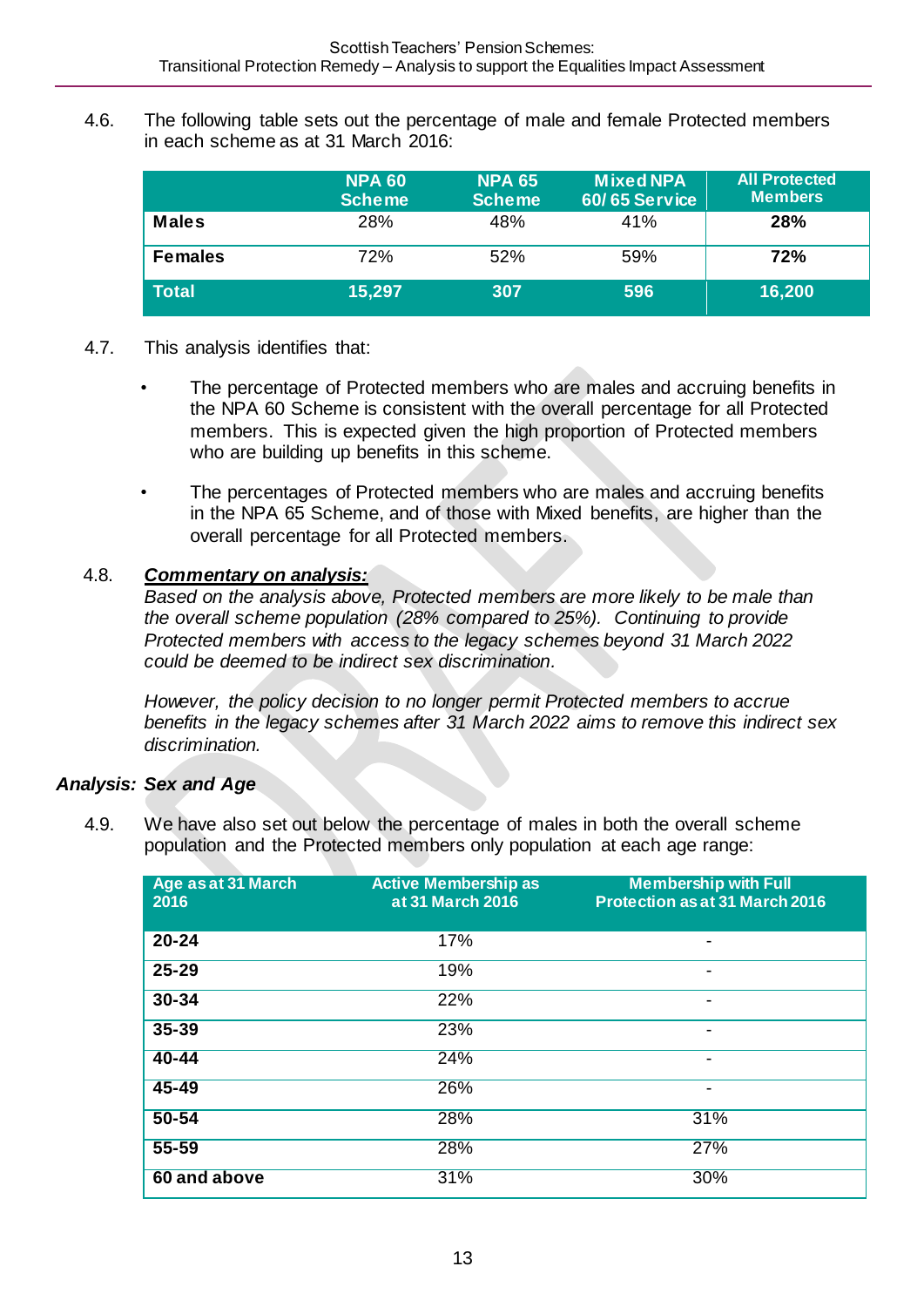- 4.10. This analysis identifies that:
	- The percentage of the active member population that is male is greater at older ages. Accordingly, the percentage of Protected members who are male is higher than seen in the overall scheme population.
	- The percentage of Protected members who are males is broadly consistent with the overall scheme population at the relevant ages.

#### 4.11. *Commentary on analysis:*

• *The above analysis supports the comments in 4.8 that Protected members are more likely to be male*

#### *Analysis: Sex and Earnings*

- 4.12. Moving from a final salary legacy scheme to a career average reformed scheme for future accrual decreases the added benefit of late career pay progression.
- 4.13. This means that the policy decision to no longer permit Protected members to accrue benefits in the legacy schemes from 1 April 2022 is likely to have a negative impact on those who, in future years, achieve higher salary progression, rather than those with lower salary progression.
- 4.14. However, it is worth noting that the impact of this is likely to be limited given that:
	- For Protected members who continue accruing benefits beyond 31 March 2022, their benefits in the legacy scheme will be calculated based on their 'final salary' when they leave the Scheme, rather than as at 31 March 2022.
	- It would seem unlikely that many Protected members would experience significant pay progression after 31 March 2022, given how close they are to their retirement age.
- 4.15. Across the UK's public service pension schemes, a larger proportion of males reach higher salary bands than females and, therefore, of those who may be negatively impacted by this policy decision, a higher proportion will be male.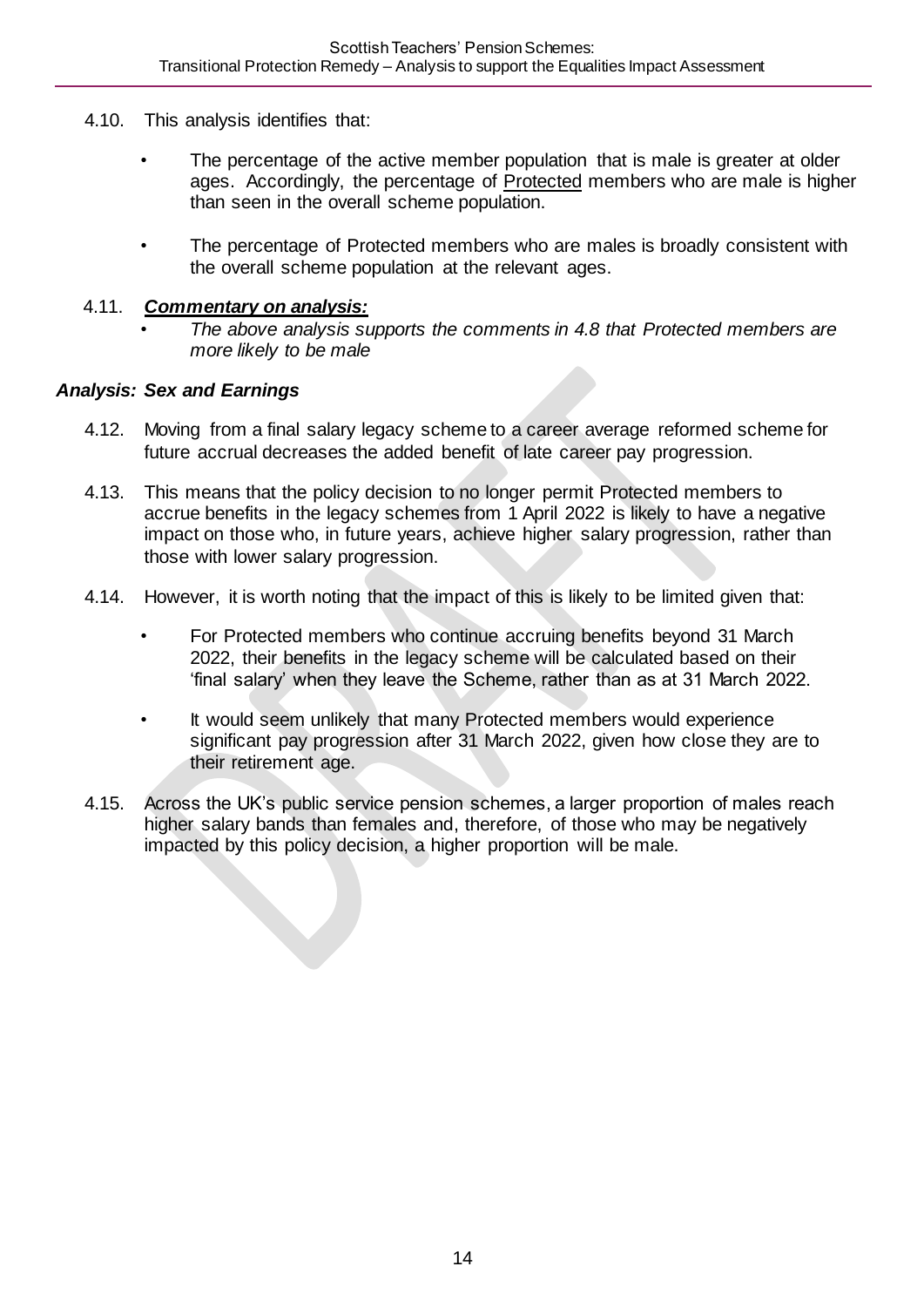4.16. We have set out below the split by pay of members in the overall active member population and the Protected members' population as at 31 March 2016.

| <b>Full time</b><br><b>Equivalent</b><br><b>Salary as at</b><br>31 March<br>2016 | <b>Active</b><br>membership<br>asat 31<br><b>March 2016</b> | % of overall<br>active<br>membership<br>** | <b>Protected</b><br><b>members as</b><br>at 31 March<br>2016 | $%$ of<br><b>Protected</b><br>membership |
|----------------------------------------------------------------------------------|-------------------------------------------------------------|--------------------------------------------|--------------------------------------------------------------|------------------------------------------|
| £0-19,999                                                                        | 61                                                          | -                                          | $\overline{31}$                                              |                                          |
| £20,000-29,999                                                                   | 10,135                                                      | 13%                                        | 152                                                          | 1%                                       |
| £30,000-39,999                                                                   | 45,082                                                      | 59%                                        | 9,431                                                        | 58%                                      |
| £40,000-49,999                                                                   | 15,822                                                      | 21%                                        | 4,449                                                        | 27%                                      |
| £50,000-59,999                                                                   | 4,301                                                       | 6%                                         | 1,532                                                        | 9%                                       |
| £60,000-69,999                                                                   | 809                                                         | 1%                                         | 296                                                          | 2%                                       |
| £70,000-79,999                                                                   | 438                                                         | 1%                                         | 180                                                          | $1\%$                                    |
| £80,000-89,999                                                                   | 123                                                         | $\overline{\phantom{a}}$                   | 66                                                           |                                          |
| £90,000-99,999                                                                   | 31                                                          | -                                          | 19                                                           |                                          |
| £100,000 and<br>above                                                            | 89                                                          | $\overline{\phantom{0}}$                   | 43                                                           |                                          |
| <b>Total</b>                                                                     | 76,892                                                      |                                            | 16,200                                                       |                                          |

\*\* Percentages show n are to the nearest 1%. Therefore, percentages w hich are less than 0.5% have not been show n above, but it is noted that excluding these may mean the percentages do not sum to 100%.

- 4.17. This analysis identifies that:
	- The percentage split of members into the various paybands is broadly consistent between both populations.
	- The highest proportion of both all active members and Protected members are in the £30,000 to £39,999 payband.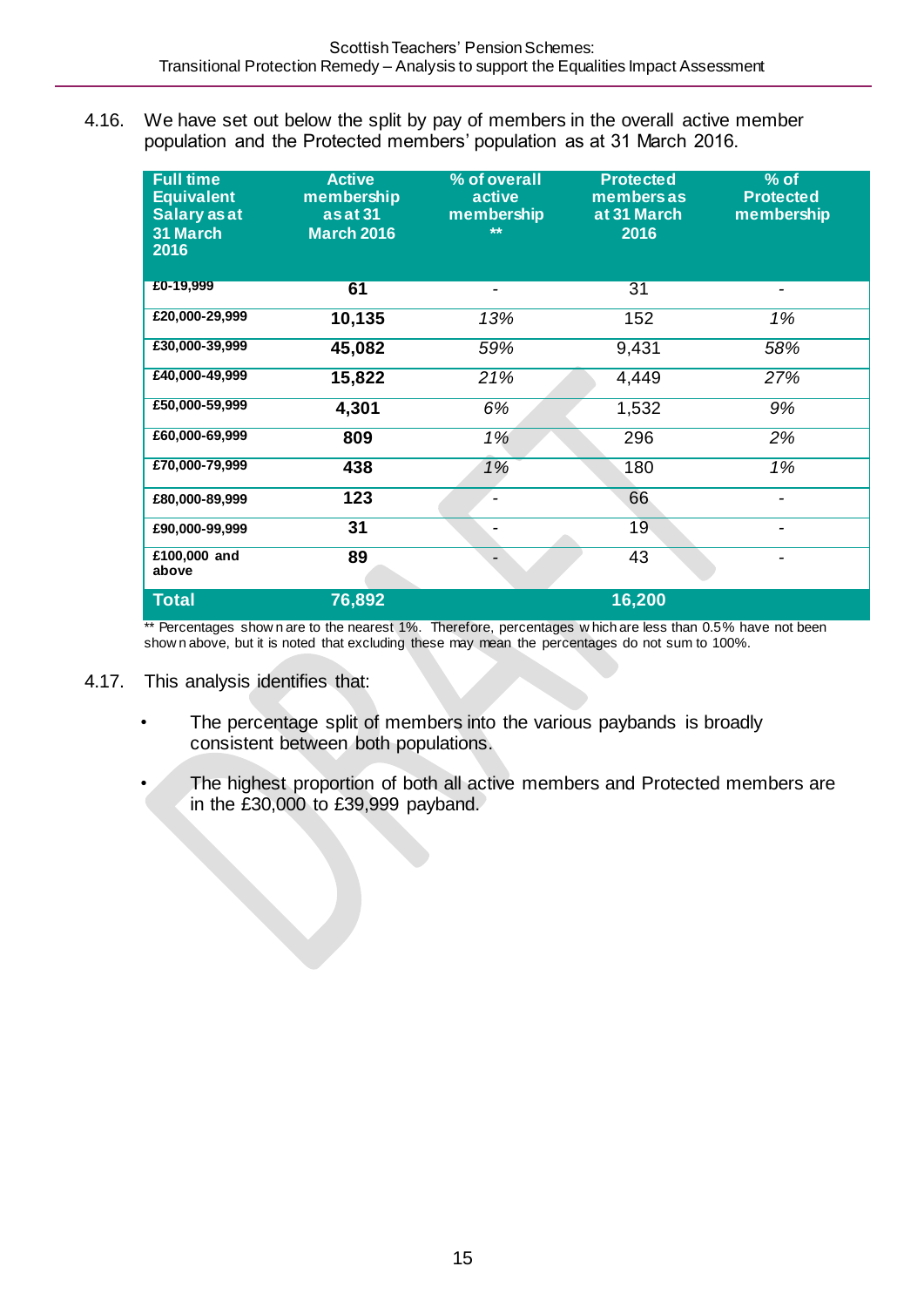4.18. We have then provided below the proportion of the membership at each payband that is **male** in both populations.

| <b>Full time Equivalent</b><br><b>Salary as at 31 March</b><br>2016 | Active membership as at<br><b>31 March 2016</b> | <b>Protected members as</b><br>at 31 March 2016 |
|---------------------------------------------------------------------|-------------------------------------------------|-------------------------------------------------|
| £0-19,999                                                           | 15%                                             | ۰                                               |
| £20,000-29,999                                                      | 21%                                             | 14%                                             |
| £30,000-39,999                                                      | 21%                                             | 23%                                             |
| £40,000-49,999                                                      | 34%                                             | 34%                                             |
| £50,000-59,999                                                      | 32%                                             | 33%                                             |
| £60,000-69,999                                                      | 51%                                             | 54%                                             |
| £70,000-79,999                                                      | 54%                                             | 62%                                             |
| £80,000-89,999                                                      | 61%                                             | 58%                                             |
| £90,000-99,999                                                      | 65%                                             | 58%                                             |
| £100,000 and above                                                  | 69%                                             | 74%                                             |

#### 4.19. This analysis identifies that:

- In both the overall active scheme membership and the Protected member only population, higher earners are more likely to be male.
- However, the difference in the percentage of males in the lower paybands compared with the higher paybands in the Protected member population is broadly consistent with the active member population as a whole.

#### 4.20. *Commentary on analysis:*

*The above analysis highlights that higher earning Protected members are more likely to be male compared with lower earning Protected members.* 

*Within the group of Protected members, therefore, this remedy could be seen as having a greater effect on males. Looked at in the context of the pension schemes in their entirety, however, the measure is necessary to remove the discrimination identified in McCloud and any impact within the Protected members category is objectively justifiable.*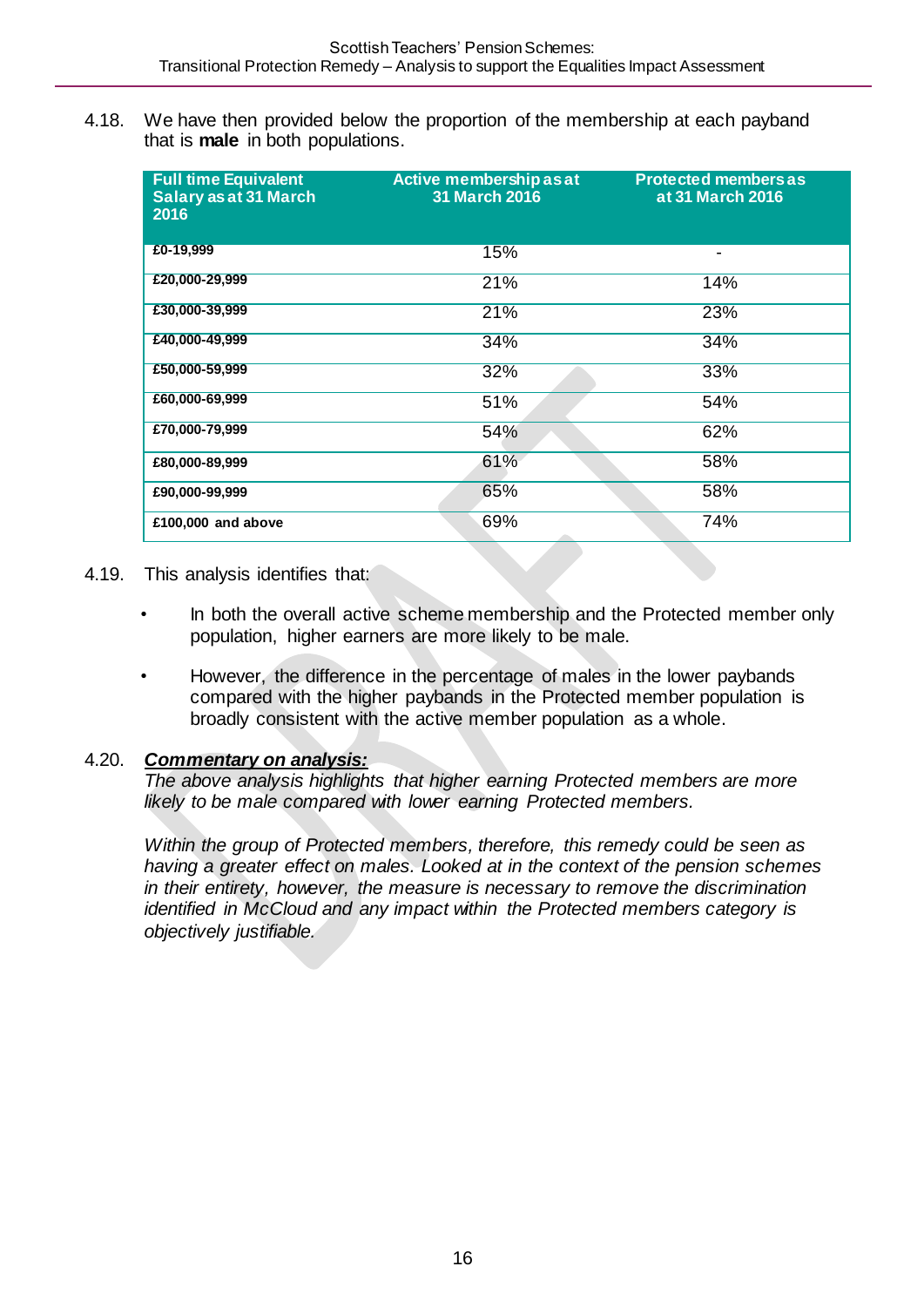#### *Analysis: Sex and Employment Status*

- 4.21. In Scotland, women are more likely to work part-time than men.<sup>3</sup> It is therefore worth considering the equalities impact of those who work part-time within this protected characteristic.
- 4.22. The analysis below provides a split of the scheme membership into those working part-time and those not.

|                  | Active membership as at<br>31 March 2016 | <b>All Protected members</b><br>as at 31 March 2016 |
|------------------|------------------------------------------|-----------------------------------------------------|
| <b>Full-time</b> | 59%                                      | $46\% (7,528)$                                      |
| <b>Part-time</b> | 41%                                      | 54% (8,672)                                         |
| Total            | 76,892                                   | 16,200                                              |

4.23. Of those 8,672 Protected members working part-time as at 31 March 2016:

- 6,584 are female (76%).
- 94% are accruing benefits in the NPA 60 scheme only.

#### 4.24. This analysis identifies that:

- As at 31 March 2016, the percentage of the Protected members working parttime was **higher** than the percentage of the overall scheme population working part-time.
- Of those Protected members working part-time, the percentage that are female (76%) is broadly consistent with the percentage of the total active population that is female (75%) and the percentage of the Protected member population that is female (72%).

#### 4.25. *Commentary on analysis:*

*Based on the above analysis, Protected members are more likely to work part-time.* 

As the percentage of part-timers who are female is consistent with the overall *scheme population, it would be difficult to argue that, if there was deemed to be an adverse impact of the policy on part-timers, this amounted to indirect sex discrimination.*

 $\overline{a}$ <sup>3</sup><https://www.closethegap.org.uk/content/gap-statistics/>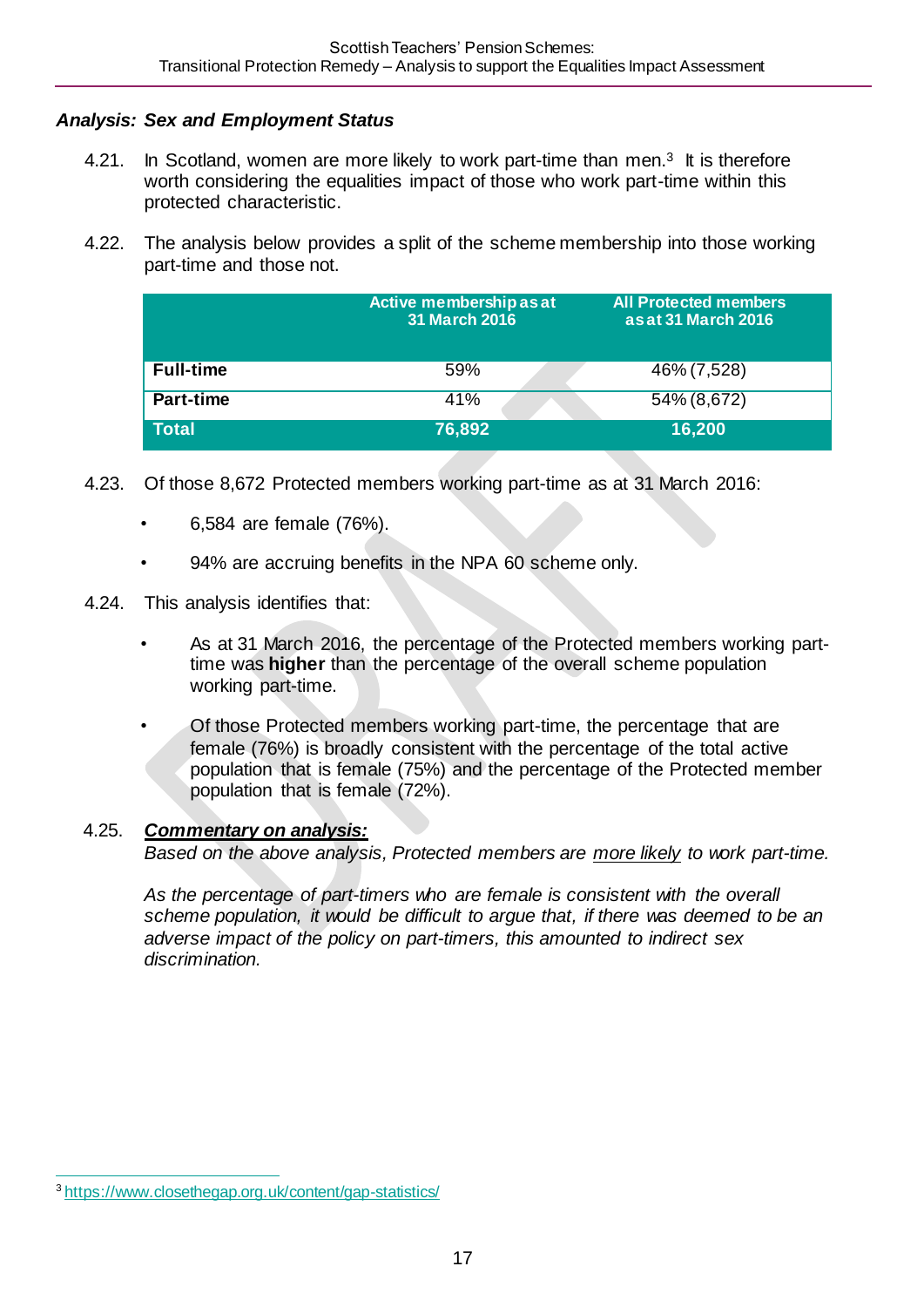## <span id="page-17-0"></span>**5. Equality Impact Analysis: Other Protected Characteristics**

**This Chapter sets out our analysis of the equality impacts of the policy decision to close the legacy schemes to future accrual with effect from 1 April 2022 on the other protected characteristics as identified in the Equality Act 2010.**

- 5.1. SPPA does not hold complete or up-to-date data on the other protected characteristics under the Equality Act 2010.
- 5.2. For the remaining protected characteristics, we had hoped to use data for the teaching workforce in Scotland as a whole, rather than pension scheme membership. However, we have been unable to easily locate such data in relation to most of the remaining protected characteristics; we will discuss with SPPA what they might be able to acquire for these purposes.
- 5.3. The proposed changes will apply to all members regardless of these protected characteristics. However, where information is readily available, we have considered the potential impact below.

## **Disability**

5.4. There is no available data on this group in relation to the teaching workforce in Scotland or the Scottish Teachers' Pension Schemes membership. Although there is limited data available, if new data indicates that this group may suffer disproportionate adverse effects we will consider the impact further.

## **Race/Ethnicity**

5.5. To analyse this protected characteristic, we initially analysed the information here: Teacher census supplementary statistics - gov.scot (www.gov.scot)

However, it is difficult to compare the 2013 data with that as at 2020 from this source.

- 5.6. The document below compares 2018 data with the 2020 data: Teaching profession - diversity: annual data report - March 2021 - gov.scot (www.gov.scot)
- 5.7. This provides an indication of what the characteristics for the scheme membership as a whole might be. At this stage, however, we have no way of knowing if this is reflective of the scheme population as a whole.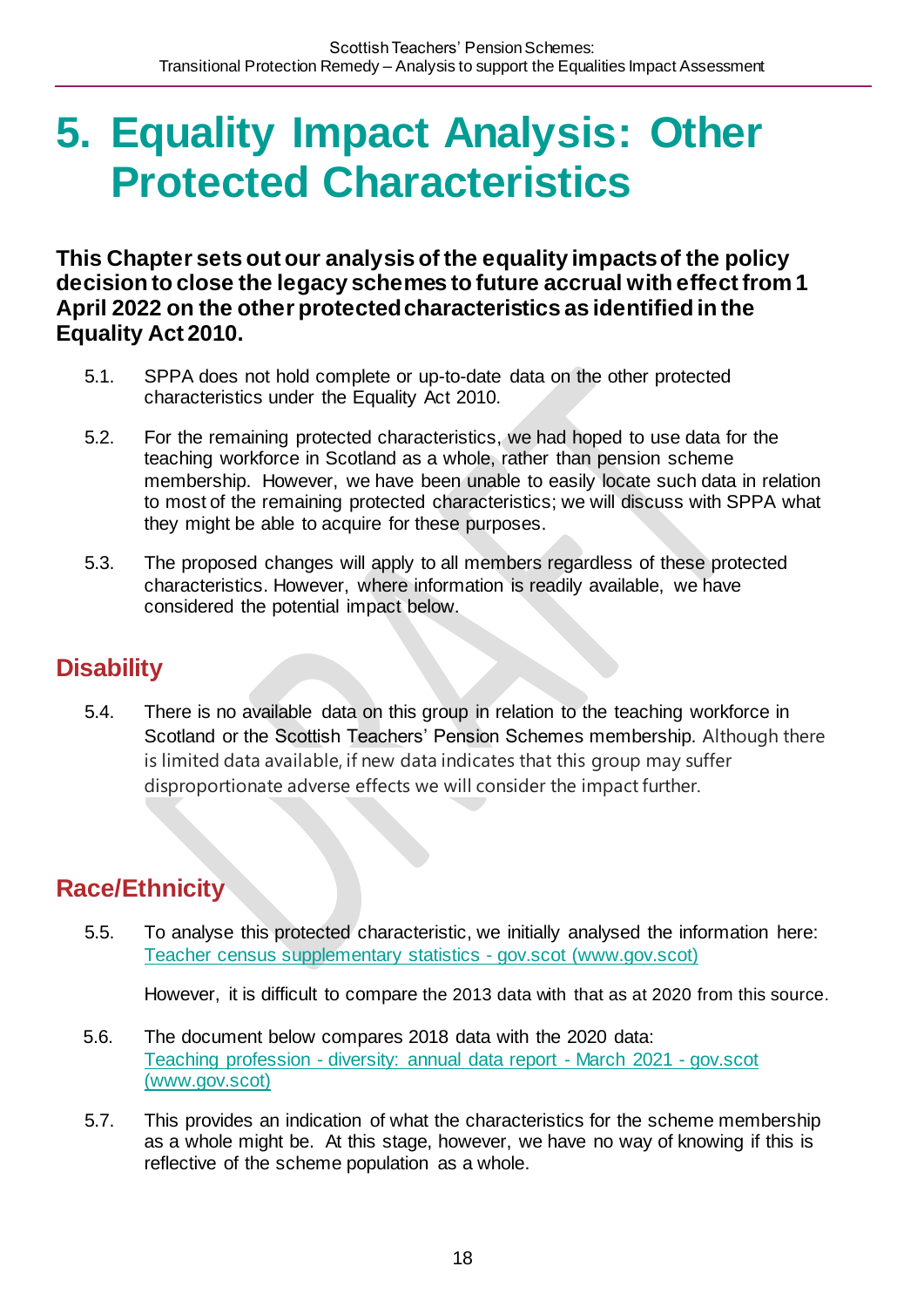- 5.8. The proportion of Scottish teachers from ethnic minority groups has:
	- Increased in primary school teachers (1.1% in 2018, 1.3% in 2020).
	- Increased in secondary school teachers (1.8% in 2018, 2.1% in 2020).
- 5.9. This might suggest that Protected members (who must have joined before 1 April 2012) are less likely to be from ethnic minority groups compared with the overall scheme population.

## **Religion or Belief**

5.10. Available data on this characteristic in relation to the teaching workforce in Scotland or the Scottish Teachers' Pension Schemes membership is limited. Although there is limited data available, if new data indicates that this group may suffer disproportionate adverse effects we will consider the impact further.

## **Gender reassignment**

5.11. Available data on this characteristic in relation to the teaching workforce in Scotland or the Scottish Teachers' Pension Schemes membership is limited. Although there is limited data available, if new data indicates that this group may suffer disproportionate adverse effects we will consider the impact further.

## **Pregnancy and maternity**

5.12. Available data on this characteristic in relation to the teaching workforce in Scotland or the Scottish Teachers' Pension Schemes membership is limited. Although there is limited data available, if new data indicates that this group may suffer disproportionate adverse effects we will consider the impact further.

## **Sexual orientation**

5.13. Available data on this characteristic in relation to the teaching workforce in Scotland or the Scottish Teachers' Pension Schemes membership is limited. Although there is limited data available, if new data indicates that this group may suffer disproportionate adverse effects we will consider the impact further.

## **Marriage and civil partnership**

5.14. Available data on this characteristic in relation to the teaching workforce in Scotland or the Scottish Teachers' Pension Schemes membership is limited. Although there is limited data available, if new data indicates that this group may suffer disproportionate adverse effects we will consider the impact further.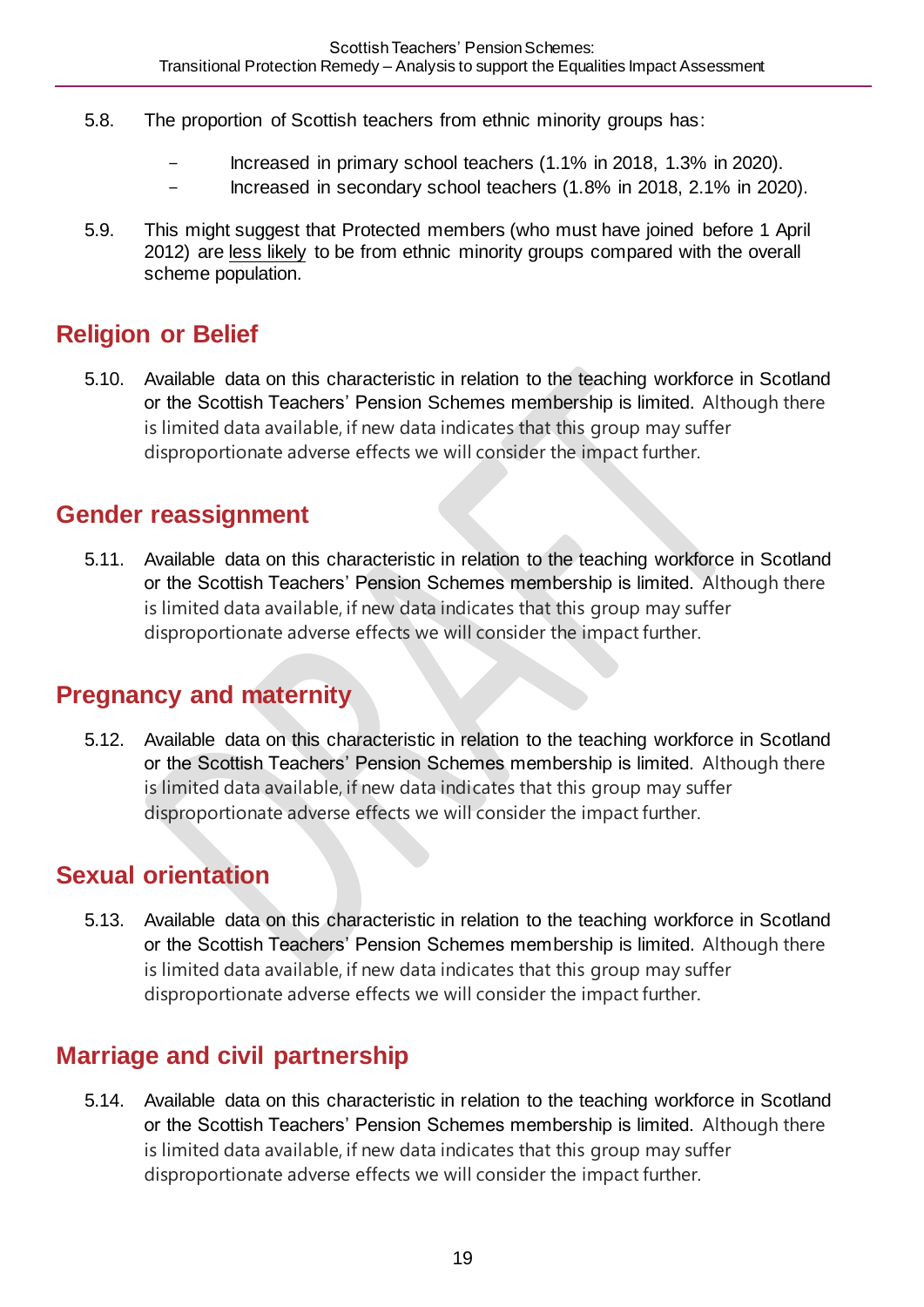# <span id="page-19-0"></span>**Appendix A: Data and Assumptions**

## **Data**

- The analysis in this report is based on the data provided by SPPA to GAD for the 2016 actuarial valuation, as detailed in our note ["Scottish Teachers' Pension Schemes -](https://pensions.gov.scot/sites/default/files/2019-07/2016%20Data%20report%20-%20TPS_S%20-%20final.pdf) [Actuarial valuation as at 31 March 2016: Report on membership data"](https://pensions.gov.scot/sites/default/files/2019-07/2016%20Data%20report%20-%20TPS_S%20-%20final.pdf) of 18 February 2019.
- Whilst comprehensive data was received from SPPA for the 2016 valuation, some aspects of the data were incomplete and/or unreliable for certain elements of our valuation calculations. It was not possible to fully resolve those data issues in the timescale required for the valuation and, therefore, assumptions were required in respect of incomplete and/or unreliable individual member records. Further information on the steps taken to address data issues can be found in the above report.
- Please note that a member has been classed as 'full-time' if the part-time proportion provided by SPPA for the purposes of the 31 March 2016 actuarial valuation was recorded as 1 or 100%. All other members have been assumed to be part-time. Please note that rigorous checks were not carried out on the part-time proportions provided.